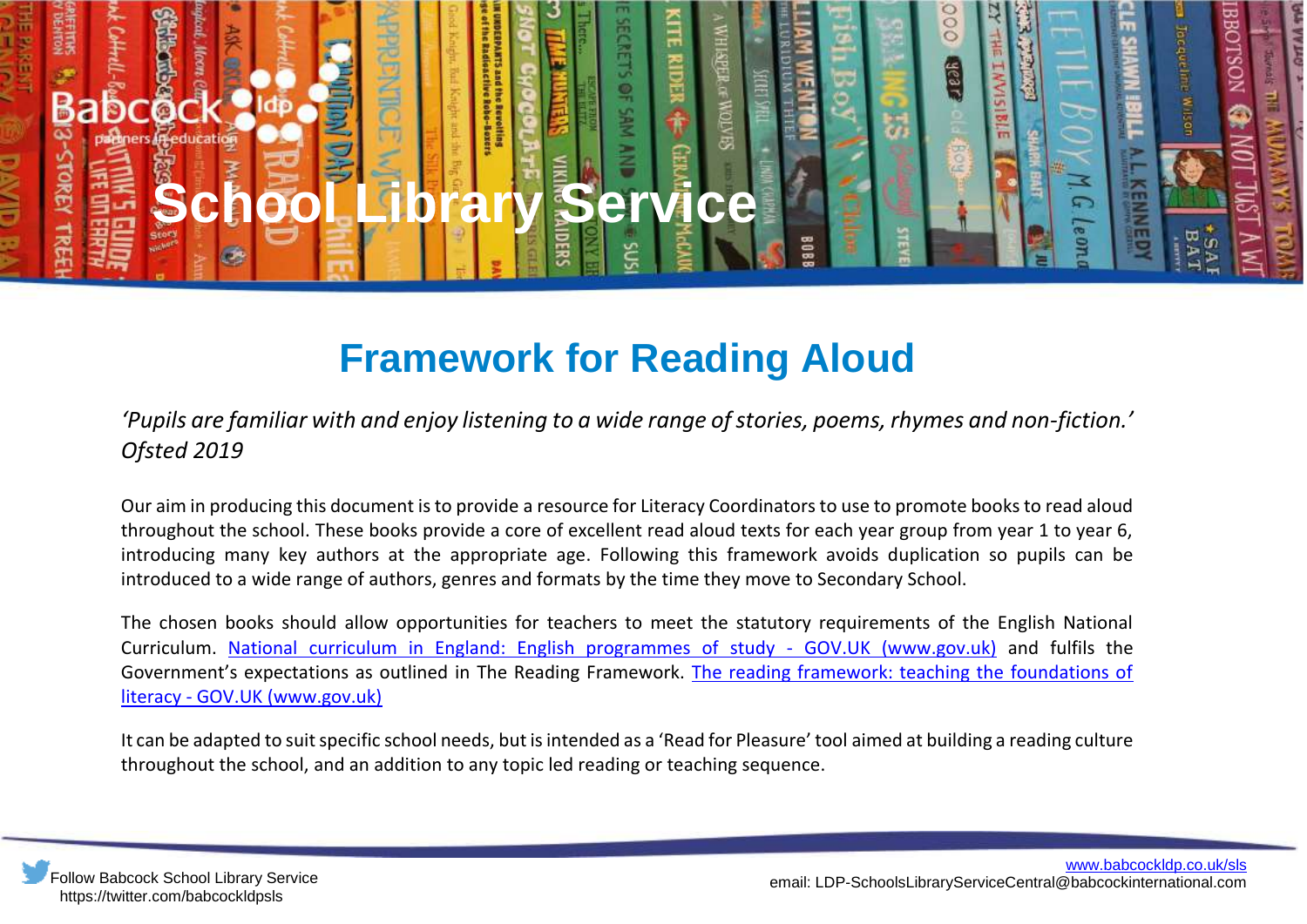| <b>YEAR 1</b>                       |                                                                                                                                                                                                                                                                                                                                                                                                                                                                                                                                                                                                                                             |                                                                                                                                                            |                                                                                                                                                                           |                                                                                                                                       |  |  |  |  |  |
|-------------------------------------|---------------------------------------------------------------------------------------------------------------------------------------------------------------------------------------------------------------------------------------------------------------------------------------------------------------------------------------------------------------------------------------------------------------------------------------------------------------------------------------------------------------------------------------------------------------------------------------------------------------------------------------------|------------------------------------------------------------------------------------------------------------------------------------------------------------|---------------------------------------------------------------------------------------------------------------------------------------------------------------------------|---------------------------------------------------------------------------------------------------------------------------------------|--|--|--|--|--|
| ð<br><b>Foundations</b><br>Literacy | Below are books that contain a range of the following;<br>elicit a strong response - curiosity, anger, excitement, laughter, empathy.<br>have a strong narrative that will sustain multiple readings.<br>extend children's vocabulary.<br>have illustrations which are engaging and reflect children from all backgrounds and cultures.<br>help children connect with who they are.<br>help children to understand the lives of people whose experiences and perspectives may be different from their own.<br>They also include a range of stories set in the UK and around the world, both traditional and modern, as well as non-fiction. |                                                                                                                                                            |                                                                                                                                                                           |                                                                                                                                       |  |  |  |  |  |
| Requirements<br>Statutory           | Learning to appreciate some poems and recite<br>by heart.<br>Joining in with predictable phrases.                                                                                                                                                                                                                                                                                                                                                                                                                                                                                                                                           | Becoming familiar with fairy stories and<br>traditional tales.<br>Becoming familiar with key stories.                                                      | Listening to and discussing a wide range of texts,<br>including non-fiction, at a level beyond that at<br>which they can read independently.<br>Discussing word meanings. |                                                                                                                                       |  |  |  |  |  |
| Title and<br>Author                 | A Great Big Cuddle by Michael<br>Rosen.<br>Bright and cheery poems, great<br>for joining in.                                                                                                                                                                                                                                                                                                                                                                                                                                                                                                                                                | Usborne 10 Ten-minute Fairy<br>Tales. Clear retellings of well-<br>known fairy tales edited to take<br>10 minutes to read aloud.                           | Dougal's Deep-Sea Diary by Simon<br>Bartram. Entertaining longer read in<br>diary format.                                                                                 | Mr Scruff by Simon James.<br>Heart-warming inclusive tale,<br>discussion points include<br>Mr StruFi<br>animal welfare. Rhyming.      |  |  |  |  |  |
| Title and                           | Poems Out Loud! First Poems to<br>Read and Perform. Ideal for<br>reading aloud; a varied, diverse<br>and contemporary collection.                                                                                                                                                                                                                                                                                                                                                                                                                                                                                                           | Rama and Sita by Malachy Doyle.<br>Accessible adaptation of<br>traditional Hindu folktale with<br>vibrant illustrations.                                   | The Mousehole Cat by Antonia<br>Barber. Set in Cornwall this story's<br>rich lyrical vocabulary lends itself to<br>discussion.                                            | Who's Your Real Mum? by<br>Was View<br>Bernadette Green. Warm and<br><b>BallYin</b><br>realistic introduction to<br>diverse families. |  |  |  |  |  |
| Title and<br>Author                 | A Treasury of Nursery Rhymes<br>A colourfully illustrated collection<br>of nursery rhymes, traditional<br>poems and lullabies.                                                                                                                                                                                                                                                                                                                                                                                                                                                                                                              | WESTERN INNER<br>Where the Wild Things Are by<br>Maurice Sendak.<br>A classic which reads aloud well<br>with repeated refrains.<br><b>NETWORK PAINTING</b> | Beware of the Crocodile by Martin<br>Jenkins. Atmospherically illustrated,<br>this simple faction has lots of appeal.                                                     | Luna Loves Art by Joseph<br>Coelho. Warm and inclusive<br>story with theme of family and<br>friendship. Introduction to Art.          |  |  |  |  |  |
| Title and<br>Author                 | Hairy McClary from Donaldson's<br>Dairy by Lynley Dodd<br>Story in verse with increasing<br>repetition, good for joining in.                                                                                                                                                                                                                                                                                                                                                                                                                                                                                                                | <b>Elmer by David McKee</b><br>Ever popular character. Explores<br>acceptence of who you are and<br>what you look like.                                    | Lots by Nicola Davies. An<br>introduction to diversity and<br>Lyrv,<br>classification, beautifully detailed<br>illustrations with simple text.                            | It's a No-Money Day by Kate<br>Milner. Moving insight into<br>this theme tackled with<br>sensitivity and empathy.                     |  |  |  |  |  |
| Title and<br>Author                 | The Owl and the Pussycat by<br>Edward Lear. A classic poem<br>often learnt by heart. Unusual<br>vocabulary to discuss.                                                                                                                                                                                                                                                                                                                                                                                                                                                                                                                      | Little Red and the Very Hungry<br>Lion by Alex T Smith, A twist on<br>the classic fairy tale with a feisty<br>heroine.                                     | Coming to England by Floella<br>Benjamin. A simple picture book<br>autobiography. A focus for Black<br>British history and migration.                                     | Jabari Jumps by Gaia Cornwall.<br>Gentle tale about overcoming<br>fears.                                                              |  |  |  |  |  |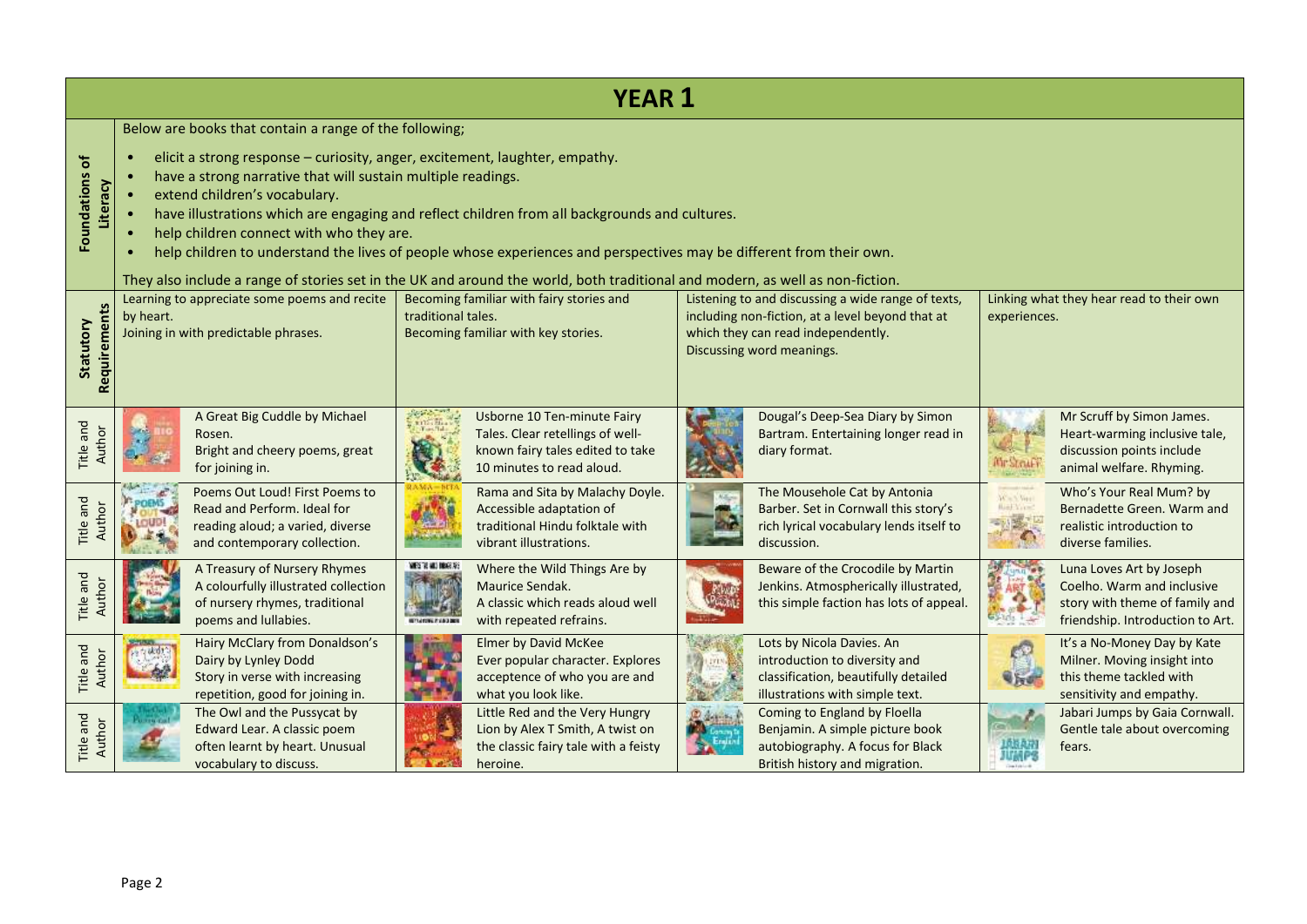| <b>YEAR 2</b>              |                                                                                                                                                                                                                                                                                                                                                                                                                                                                                                                                                                                                                                             |                                                                                                                                                                                                                                                                                                                   |                                                                                                                                                                                                                                                                                          |                                                                                                                                                                                            |  |  |  |  |  |
|----------------------------|---------------------------------------------------------------------------------------------------------------------------------------------------------------------------------------------------------------------------------------------------------------------------------------------------------------------------------------------------------------------------------------------------------------------------------------------------------------------------------------------------------------------------------------------------------------------------------------------------------------------------------------------|-------------------------------------------------------------------------------------------------------------------------------------------------------------------------------------------------------------------------------------------------------------------------------------------------------------------|------------------------------------------------------------------------------------------------------------------------------------------------------------------------------------------------------------------------------------------------------------------------------------------|--------------------------------------------------------------------------------------------------------------------------------------------------------------------------------------------|--|--|--|--|--|
| Foundations of<br>Literacy | Below are books that contain a range of the following;<br>elicit a strong response - curiosity, anger, excitement, laughter, empathy.<br>have a strong narrative that will sustain multiple readings.<br>extend children's vocabulary.<br>have illustrations which are engaging and reflect children from all backgrounds and cultures.<br>help children connect with who they are.<br>help children to understand the lives of people whose experiences and perspectives may be different from their own.<br>They also include a range of stories set in the UK and around the world, both traditional and modern, as well as non-fiction. |                                                                                                                                                                                                                                                                                                                   |                                                                                                                                                                                                                                                                                          |                                                                                                                                                                                            |  |  |  |  |  |
| Requirements<br>Statutory  | Continuing to build up a repertoire of poems<br>learnt by heart, appreciating these and<br>reciting some with appropriate intonation to<br>make the meaning clear.<br>Discussing their favourite words and phrases.                                                                                                                                                                                                                                                                                                                                                                                                                         | Pupils should be taught to develop pleasure in reading, motivation to read, vocabulary and understanding by<br>Becoming increasingly familiar with and retelling<br>a wider range of stories, fairy stories and<br>traditional tales.<br>Recognising simple recurring literary language in<br>stories and poetry. | Listening to and discussing and expressing views<br>about a wide range of contemporary and classic<br>poetry, stories and non-fiction at a level beyond<br>that at which they can read independently.<br>Being introduced to non-fiction books that are<br>structured in different ways. | Discussing the sequence of events in books<br>and how items of information are related,<br>Discussing and clarifying the meanings of<br>word, linking new meanings to known<br>vocabulary. |  |  |  |  |  |
| Title and<br>Author        | Poems Aloud by Joseph Coelho.<br>Fun collection of riddles, tongue<br>twisters and poems with writing<br>and performance tips.                                                                                                                                                                                                                                                                                                                                                                                                                                                                                                              | Dread Cat by Michael Rosen.<br>Clever, suspenseful story from<br>master children's author and poet<br>that all pupils should know.                                                                                                                                                                                | <b>AERMELIA</b><br>Hermelin: The Detective Mouse by<br>Mini Grey. Told in first person<br>narrative, spot the clues to solve the<br>crime.                                                                                                                                               | Small in the City by Sydney<br>Smith. Beautiful illustrations<br>and clever storytelling depict<br>how living in a city can be<br>overwhelming.<br>SMALL MACETI                            |  |  |  |  |  |
| Title and<br>Author        | Jim by Hilaire Belloc. Archaic<br>language, morbid humour and<br>irony. Text enhanced by Mini<br>Gray's detailed illustrations.                                                                                                                                                                                                                                                                                                                                                                                                                                                                                                             | <b>Ted Hughes</b><br>The Iron Man by Ted Hughes.<br>the Iron<br>Classic and powerful story from<br>wow<br>British literary heritage with rich<br>vocabulary. Many themes to<br>explore.                                                                                                                           | Malala's Magic Pencil by Malala<br>Yousafzai. Simple autobiography of the<br>life of young activist campaigning for<br>the right of all girls to be educated.                                                                                                                            | The Beast of Bramble Woods<br>by Caryl Hart. Fun, relatable<br>story of siblings, more in series<br>for pupils to read for<br>themselves.                                                  |  |  |  |  |  |
| Title and<br>Author        | Squishy McFluff: On With the<br>Show by Pip Jones. Good rhythm<br>and upbeat rhyme which scans<br>well. Fun story of an imaginary<br>pet.                                                                                                                                                                                                                                                                                                                                                                                                                                                                                                   | Snow White: 4 Beloved Tales by<br>Jessica Gunderson. Retelling of the<br>original dark tale with vesions from<br>4 different countries.                                                                                                                                                                           | Zeraffa Giraffa by Dianne Hofmeyr.<br>legatiful.<br>Augustina<br>Evocative text tells this true story of<br>the journey of a giraffe from Africa to<br>Paris.                                                                                                                            | The Forgettery by Rachel Ip.<br>Lovely story about finding and<br>reliving lost memories. Deals<br>with old age.                                                                           |  |  |  |  |  |
| Title and<br>Author        | A First Book of Animals by Nicola<br>Davies. Discover a wide range of<br>animals through poetry and blank<br>verse supported with a few facts.                                                                                                                                                                                                                                                                                                                                                                                                                                                                                              | The Three Little Wolves and the Big<br>Bad Pig by Eugene Trivizas. Classic<br>and clever fairy tale twist.                                                                                                                                                                                                        | Lifesize Dinosaurs by Sophie Henn.<br>Interesting and accessible facts that<br>involve the reader in size comparisons<br>bringing the subject to life.                                                                                                                                   | Polonius the Pit Pony by<br>Richard O'Neill. Featuring the<br>traveller community makes<br>this a must for empathy.                                                                        |  |  |  |  |  |
| Title and<br>Author        | Once Upon A Star: A Poetic<br>Journey Through Space by James<br>Basir<br>Sant<br>Carter. The big bang in verse.                                                                                                                                                                                                                                                                                                                                                                                                                                                                                                                             | Pattan's Pumpkin by Chitra<br>Soundar. Traditional Indian tale<br>with vibrant illustrations.                                                                                                                                                                                                                     | My Big Book of Outdoors by Tom<br>Hopgood. Exploration of the seasons<br>with facts, poems and activities.                                                                                                                                                                               | Rabbit's Bad Habits by Julian<br><b>RABBLI</b><br>Gough. Explores mood,<br>friendship and rabbit poo!<br>Laugh out loud humour for a<br>fun, longer classroom read.                        |  |  |  |  |  |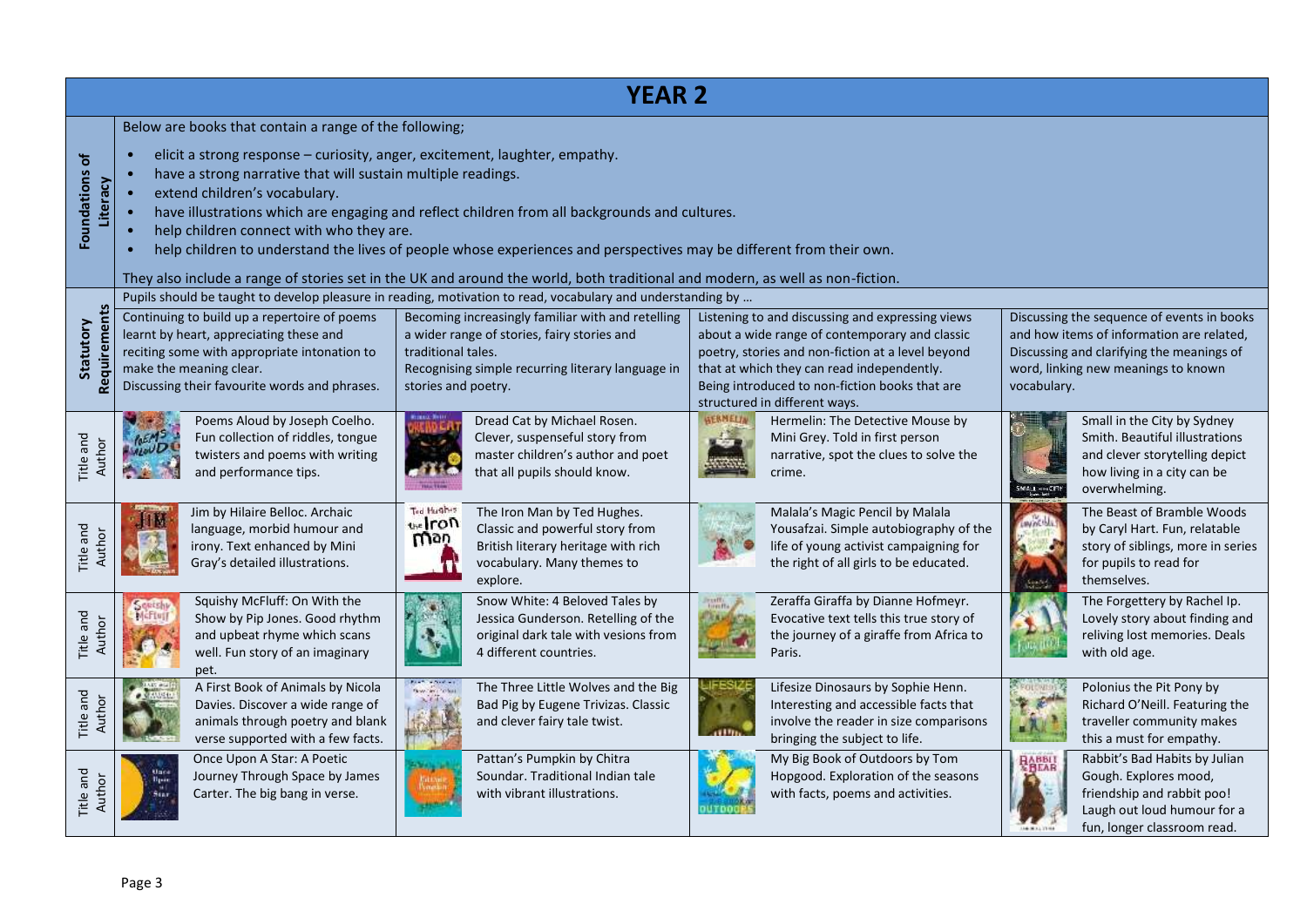| <b>YEAR 3</b>              |                                                                                                                                                                                                                                                                                                                                                                                                                                                                                                                                                                                                                                             |                                                                                                         |                                                                                                                                                                                                                                                                                                        |                                  |                                                                                                                                                                                                 |                              |                                                                                                                                                    |  |  |  |
|----------------------------|---------------------------------------------------------------------------------------------------------------------------------------------------------------------------------------------------------------------------------------------------------------------------------------------------------------------------------------------------------------------------------------------------------------------------------------------------------------------------------------------------------------------------------------------------------------------------------------------------------------------------------------------|---------------------------------------------------------------------------------------------------------|--------------------------------------------------------------------------------------------------------------------------------------------------------------------------------------------------------------------------------------------------------------------------------------------------------|----------------------------------|-------------------------------------------------------------------------------------------------------------------------------------------------------------------------------------------------|------------------------------|----------------------------------------------------------------------------------------------------------------------------------------------------|--|--|--|
| Foundations of<br>Literacy | Below are books that contain a range of the following;<br>elicit a strong response - curiosity, anger, excitement, laughter, empathy.<br>have a strong narrative that will sustain multiple readings.<br>extend children's vocabulary.<br>have illustrations which are engaging and reflect children from all backgrounds and cultures.<br>help children connect with who they are.<br>help children to understand the lives of people whose experiences and perspectives may be different from their own.<br>They also include a range of stories set in the UK and around the world, both traditional and modern, as well as non-fiction. |                                                                                                         |                                                                                                                                                                                                                                                                                                        |                                  |                                                                                                                                                                                                 |                              |                                                                                                                                                    |  |  |  |
| Requirements<br>Statutory  | Preparing poems and play scripts to read<br>aloud.<br>Discussing words and phrases that capture the<br>reader's interest and imagination.<br>Recognise some different forms of poetry.                                                                                                                                                                                                                                                                                                                                                                                                                                                      | range of books.                                                                                         | Pupils should be taught to develop positive attitudes to reading and understanding of what they read by<br>Increasing their familiarity with a wide range of<br>books including fairy stories myths and legends<br>and retelling some of these orally.<br>Identifying themes and conventions in a wide | books or textbooks.              | Listening to and discussing a wide range of<br>fiction, poetry, plays, non-fiction and reference<br>Reading books that are structured in different<br>ways and reading for a range of purposes. |                              | Drawing inferences such as inferring characters'<br>feelings, thoughts and motives from their<br>actions, and justifying inferences with evidence. |  |  |  |
| Title and<br>Author        | Daydreams and Jellybeans by<br>Alex Wharton. Vivid, bouncing<br>to read aloud.                                                                                                                                                                                                                                                                                                                                                                                                                                                                                                                                                              | rhythm and keen obsevation of<br>all aspects of life in these poems                                     | The Snow Queen by Geraldine<br>McCaughrean. Descriptive language<br>Beautiful silhouetted illustrations.                                                                                                                                                                                               |                                  | The Night Gardener by Terry Fan<br>and Eric Fan. Picture book with a<br>dream-like quality. Thought<br>provoking sparse text is great for<br>inference.                                         | <b>B</b> <sub>on</sub> W1CME | The No.1 Car Spotter and the Car<br>Thieves by Atinuke. Humorous,<br>warm and an insight into lives<br>around the world.                           |  |  |  |
| Title and<br>Aut           | illustrations by Jo Riddell.                                                                                                                                                                                                                                                                                                                                                                                                                                                                                                                                                                                                                | Firecrackers by Zaro Weil. Raps,<br>poems, haiku and rhyming plays<br>full of imagination with fabulous | Let Sleeping Sea Monsters Lie  by<br>Eva Ibbotson. A collection of short,<br>light-hearted and gruesome<br>cautionary tales.                                                                                                                                                                           |                                  | Dogs in Space by Vix Southgate.<br>Story and non-fiction combine in<br>this account of the first canine<br>cosmonauts.                                                                          |                              | The Boy who Grew Dragons by Andy<br>Shepherd. Popular author that<br>reads aloud well. Great fun.                                                  |  |  |  |
| Title and<br>Author        | Aesop's Fables retold by Elli<br>rhyming fables.                                                                                                                                                                                                                                                                                                                                                                                                                                                                                                                                                                                            | Woollard. Beautifully presented                                                                         | The Hundred-Mile-an-Hour Dog by<br>Jeremy Strong. Fast-paced,<br>humorous adventure story from<br>established author.                                                                                                                                                                                  |                                  | Africa, Amazing Africa: Country By<br>Country by Atinuke. Enlightening<br>look at this diverse continent.                                                                                       | Pust                         | Pugs of the Frozen North by Philip<br>Reeve. Hugely entertaining read<br>reinforcing reading for pleasure.                                         |  |  |  |
| Title and<br>Author        | Coyote's Soundbite by John<br>Agard. Perfect to read aloud,<br>of language.                                                                                                                                                                                                                                                                                                                                                                                                                                                                                                                                                                 | narrative poem discussing human<br>impact on the planet. Good use                                       | Fierce, Fearless and Free: Girls in<br>Myths and Legends From Around<br>the World by Lari Don. Simple and<br>accessible from established<br>storyteller.                                                                                                                                               |                                  | Marcy and the Riddle of the Sphinx<br>by Joe Todd-Stanton. Graphic<br>novel with enough text to read<br>aloud well, good introduction to<br>the format.                                         |                              | This Moose Belongs to Me by Oliver<br>Jeffers. Plenty to discuss and Jeffers<br>quirky style has wide appeal.                                      |  |  |  |
| Title and<br>Author        | A Kid in My Class by Rachel<br>Rooney A lovely collection of<br>of styles. Illustrated by Chris<br>Riddell                                                                                                                                                                                                                                                                                                                                                                                                                                                                                                                                  | <b>LOS Ma Y</b><br><b>WATK</b><br>multicultural poems in a variety                                      | Fortunately the Milk  by Neil<br>Gaiman. Fun to read aloud tale of<br>imagination and adventure, great<br>inspiration for story writing.                                                                                                                                                               | <b>CHUPHLO</b><br><b>SECRETE</b> | Children Who Changed The World<br>by Marcia Williams. Inspirational,<br>accessible and inclusive.                                                                                               |                              | The Robot and the Bluebird by<br>David Lucas. Powerful picture book<br>about friendship.                                                           |  |  |  |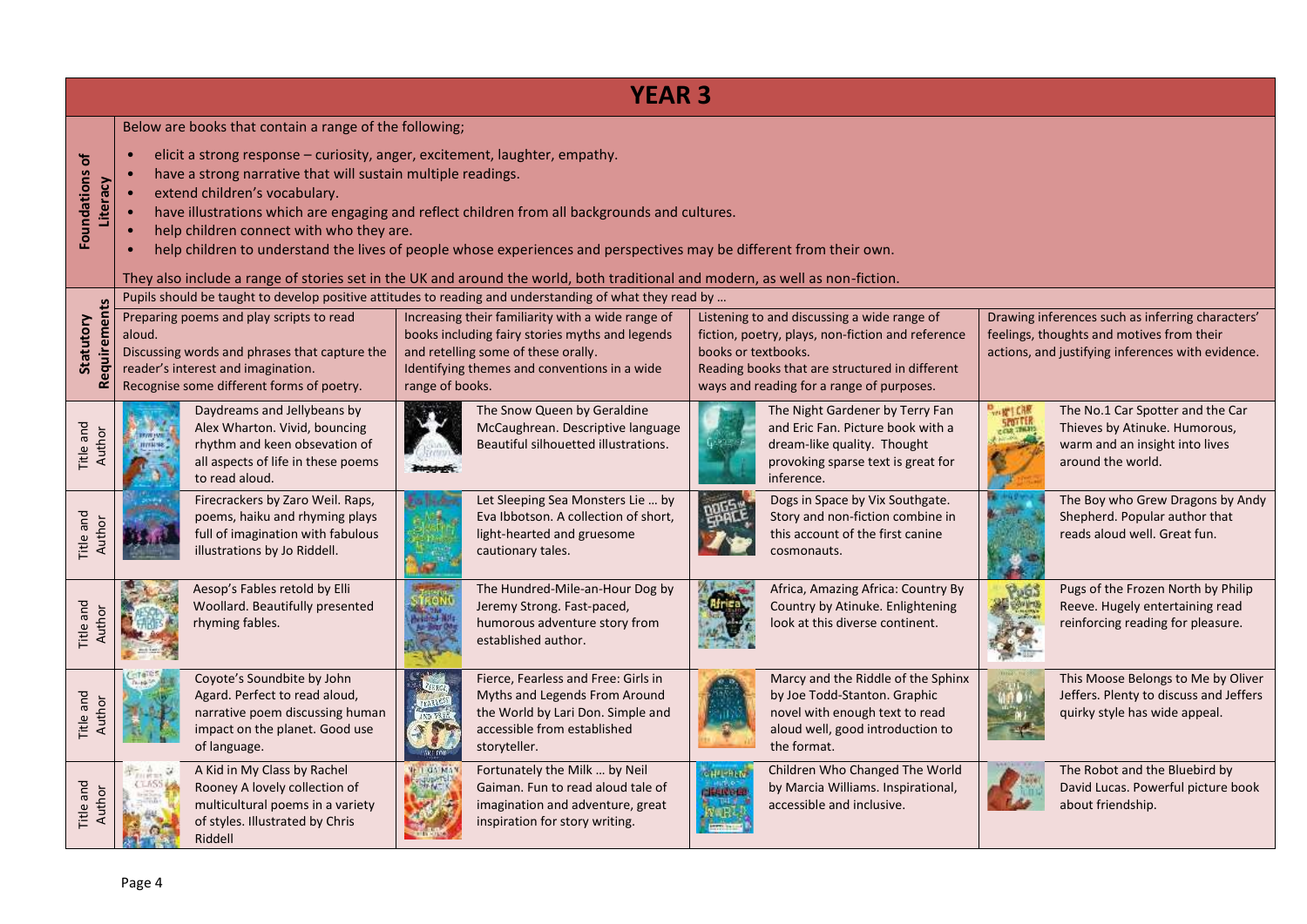| <b>YEAR 4</b>                       |                                                                                                                                                                                                                                                                                                                                                                                                                                                                                                                                                                                                                                                                                                                                                                                                                                                                                                        |                                                                                                                                              |        |                                                                                                                                                                      |              |                                                                                                                                                   |                         |                                                                                                                                                        |  |  |
|-------------------------------------|--------------------------------------------------------------------------------------------------------------------------------------------------------------------------------------------------------------------------------------------------------------------------------------------------------------------------------------------------------------------------------------------------------------------------------------------------------------------------------------------------------------------------------------------------------------------------------------------------------------------------------------------------------------------------------------------------------------------------------------------------------------------------------------------------------------------------------------------------------------------------------------------------------|----------------------------------------------------------------------------------------------------------------------------------------------|--------|----------------------------------------------------------------------------------------------------------------------------------------------------------------------|--------------|---------------------------------------------------------------------------------------------------------------------------------------------------|-------------------------|--------------------------------------------------------------------------------------------------------------------------------------------------------|--|--|
| ð<br><b>Foundations</b><br>Literacy | Below are books that contain a range of the following;<br>elicit a strong response - curiosity, anger, excitement, laughter, empathy.<br>have a strong narrative that will sustain multiple readings.<br>extend children's vocabulary.<br>have illustrations which are engaging and reflect children from all backgrounds and cultures.<br>help children connect with who they are.<br>help children to understand the lives of people whose experiences and perspectives may be different from their own.<br>They also include a range of stories set in the UK and around the world, both traditional and modern, as well as non-fiction.                                                                                                                                                                                                                                                            |                                                                                                                                              |        |                                                                                                                                                                      |              |                                                                                                                                                   |                         |                                                                                                                                                        |  |  |
| Requirements<br>Statutory           | Pupils should be taught to develop positive attitudes to reading and understanding of what they read by<br>Preparing poems and play scripts to read<br>Increasing their familiarity with a wide range of<br>Listening to and discussing a wide range of fiction,<br>Drawing inferences such as inferring<br>books including fairy stories myths and legends<br>poetry, plays, non-fiction and reference books or<br>characters' feelings, thoughts and motives<br>aloud.<br>Discussing words and phrases that capture<br>and retelling some of these orally.<br>textbooks.<br>from their actions, and justifying inferences<br>the reader's interest and imagination.<br>Identifying themes and conventions in a wide<br>Reading books that are structured in different<br>with evidence.<br>Recognise some different forms of poetry.<br>range of books.<br>ways and reading for a range of purposes. |                                                                                                                                              |        |                                                                                                                                                                      |              |                                                                                                                                                   |                         |                                                                                                                                                        |  |  |
| Title and<br>Author                 |                                                                                                                                                                                                                                                                                                                                                                                                                                                                                                                                                                                                                                                                                                                                                                                                                                                                                                        | Welcome to my Crazy Life by<br>Joshua Seigal. Good selection<br>of fun to read aloud poems.                                                  |        | Rumaysa by Radiya Hafiza. Blending 3<br>well known fairy tales and with an<br>Islamic setting this is a richly<br>descriptive and enjoyable story.                   |              | Beetle Boy by M G Leonard.<br>Compelling and well written mystery<br>story, great to read aloud. More in<br>series for able pupils to read alone. |                         | Space Oddity by Christopher<br>Edge. Warm and humorous<br>science fiction with themes of<br>family and friendship.                                     |  |  |
| Title and<br>Author                 |                                                                                                                                                                                                                                                                                                                                                                                                                                                                                                                                                                                                                                                                                                                                                                                                                                                                                                        | Shaping The World: 40<br><b>Historical Heroes In Verse</b><br>chosen by Liz Brownlee. Facts<br>and shape poem for 40<br>influential figures. | S<br>勤 | The Complete Just So Stories by<br>Rudyard Kipling. A classic collection of<br>12 imaginative, funny and fantastical<br>tales with wide appeal. Reads aloud<br>well. | The Jenseey  | The Journey by Francesca Sanna.<br>Simple picture book format explores<br>plight of migrants fleeing war.<br>Discussion opener.                   |                         | The Magic Place by Chris<br>Wormell. Well paced read aloud<br>with slightly Dahlesque tone and<br>illustrations.                                       |  |  |
| Title and<br>Author                 |                                                                                                                                                                                                                                                                                                                                                                                                                                                                                                                                                                                                                                                                                                                                                                                                                                                                                                        | Bright Bursts of Colour by<br>Matt Goodfellow. A varied<br>collection of fun and more<br>serious poems by established<br>poet.               |        | Fairy Tales for Fearless Girls by Anita<br>Ganeri. Folktales selected for bold,<br>inspiring characters. Title provokes<br>discussion but appeal is to all.          |              | Curious Creatures Glowing in the Dark<br>by Zoe Armstrong. Chatty style and<br>interesting topic with environmental<br>message.                   |                         | How The Stars Came To Be by<br>Poonam Mistry. A well told,<br>contemporary creation story<br>with striking gold on black<br>illustrations.             |  |  |
| Title and<br>Author                 |                                                                                                                                                                                                                                                                                                                                                                                                                                                                                                                                                                                                                                                                                                                                                                                                                                                                                                        | <b>Bombs and Blackberries: A</b><br>World War Two Play by Julia<br>Donaldson.                                                                |        | The Midnight Fox by Betsy Byars. A<br>classic with challenging themes<br>suitable for discussion.                                                                    |              | Counting on Katherine by Helaine<br>Becker. Well-presented and readable<br>biography of prominent<br>mathematician. (1960's NASA).                |                         | The Super-Miraculous Journey of<br>Freddie Yates by Jenny Pearson.<br>Award winning, action packed,<br>laugh-out-loud adventure.                       |  |  |
| Title and<br>Author                 |                                                                                                                                                                                                                                                                                                                                                                                                                                                                                                                                                                                                                                                                                                                                                                                                                                                                                                        | Stars With Flaming Tails by<br>Valerie Bloom. Varied<br>collection from reknown poet                                                         |        | Little Red: A Howlingly Good Fairy<br>Tale With A Twist; retold by Lynn<br>Roberts-Maloney.<br>A hightly imaginative spin set in the<br>18 <sup>th</sup> century.    | <b>BOID!</b> | The Bolds by Julian Clary. Charming<br>characters with humour and plot<br>twists. More in series for pupils to<br>read.                           | <b>FAYLO!</b><br>BADDIE | The Taylor Turbochaser by David<br>Baddiel. Fast paced action and<br>far-fetched adventure with a<br>wheel chair user as the plucky<br>main character. |  |  |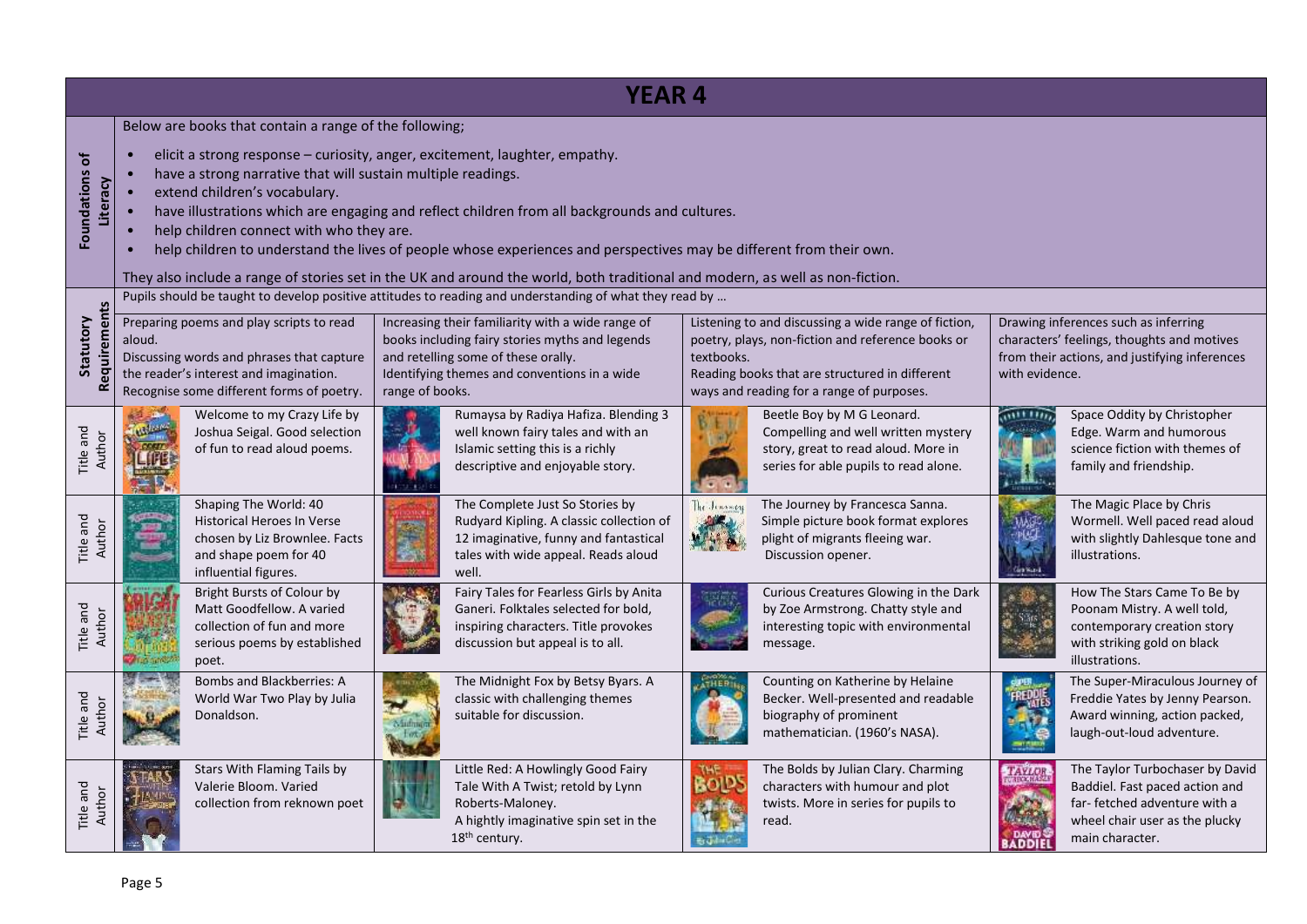| <b>YEAR 5</b>                       |                                                                                                                                                                                                                                                                                                                                                                                                                                                                                                                                                                                                                                             |                                                                                                                                           |                                                                                                                                                                                                                                                                                                                                                                                                                  |                                                                                                                                                                        |                                      |                                                                                                                                                                                                                                         |                                                                                                                                                       |                                                                                                                                         |  |
|-------------------------------------|---------------------------------------------------------------------------------------------------------------------------------------------------------------------------------------------------------------------------------------------------------------------------------------------------------------------------------------------------------------------------------------------------------------------------------------------------------------------------------------------------------------------------------------------------------------------------------------------------------------------------------------------|-------------------------------------------------------------------------------------------------------------------------------------------|------------------------------------------------------------------------------------------------------------------------------------------------------------------------------------------------------------------------------------------------------------------------------------------------------------------------------------------------------------------------------------------------------------------|------------------------------------------------------------------------------------------------------------------------------------------------------------------------|--------------------------------------|-----------------------------------------------------------------------------------------------------------------------------------------------------------------------------------------------------------------------------------------|-------------------------------------------------------------------------------------------------------------------------------------------------------|-----------------------------------------------------------------------------------------------------------------------------------------|--|
| ð<br><b>Foundations</b><br>Literacy | Below are books that contain a range of the following;<br>elicit a strong response - curiosity, anger, excitement, laughter, empathy.<br>have a strong narrative that will sustain multiple readings.<br>extend children's vocabulary.<br>have illustrations which are engaging and reflect children from all backgrounds and cultures.<br>help children connect with who they are.<br>help children to understand the lives of people whose experiences and perspectives may be different from their own.<br>They also include a range of stories set in the UK and around the world, both traditional and modern, as well as non-fiction. |                                                                                                                                           |                                                                                                                                                                                                                                                                                                                                                                                                                  |                                                                                                                                                                        |                                      |                                                                                                                                                                                                                                         |                                                                                                                                                       |                                                                                                                                         |  |
| Requirements<br>Statutory           | to perform.                                                                                                                                                                                                                                                                                                                                                                                                                                                                                                                                                                                                                                 | Learning a wider range of poems by heart.<br>Preparing poems and plays to read aloud and                                                  | Pupils should be taught to maintain positive attitudes to reading and understanding of what they read by<br>Increasing their familiarity with a wide range of<br>books including myths, legends and traditional<br>stories, modern fiction, fiction from our literary<br>heritage, and from other cultures and traditions.<br>Identifying and discussing themes and<br>conventions across a wide range of books. |                                                                                                                                                                        |                                      | Continuing to read and discuss an increasingly<br>wide range of fiction, poetry, plays, non-fiction<br>and reference books or textbooks.<br>Reading books that are structured in different<br>ways and reading for a range of purposes. | Drawing inferences such as inferring<br>characters' feelings, thoughts and motives<br>from their actions, and justifying inferences<br>with evidence. |                                                                                                                                         |  |
| Title and<br>Author                 |                                                                                                                                                                                                                                                                                                                                                                                                                                                                                                                                                                                                                                             | Being Me: Poems About Thoughts,<br>Worries and Feelings by Liz<br>Brownlee, Matt Goodfellow &<br>Laura Mucha. Empathy poems.              |                                                                                                                                                                                                                                                                                                                                                                                                                  | Ancient Egypt: Gods, Pharaohs and<br>Cats! by Marcia Williams. Myths and<br>wonders of Ancient Egypt cleverly<br>presented in and entertaining<br>fictional biography. | <b><i>HEAL-LIVE</i></b><br>MYSTERIES | Real-life Mysteries by Susan<br>Martineau. Good selection, well<br>recounted. Won 2018 Blue Peter<br>Award for book with best facts.                                                                                                    |                                                                                                                                                       | The Dam by David Almond. A<br>lyrical story of loss, hope and the<br>power of music. Beautiful Artwork.<br>Good for discussion.         |  |
| Title and<br>Author                 |                                                                                                                                                                                                                                                                                                                                                                                                                                                                                                                                                                                                                                             | Funky Chickens by Benjamin<br>Zephaniah. Performance poetry at<br>its best and great to read aloud. A<br>British poet pupils should know. |                                                                                                                                                                                                                                                                                                                                                                                                                  | Children of the Quicksands by Efua<br>Traore. Well written and exciting,<br>based on a traditional African tale.                                                       |                                      | The Lost Thing by Shaun Tan. Clever<br>philosophical and satirical picture<br>book with dreamy and fantastical<br>illustrations.                                                                                                        |                                                                                                                                                       | The Boy at the Back of the Class by<br>Onjali Q Rauf. Combining humour<br>and a serious message, an<br>excellent read aloud.            |  |
| Title and<br>Author                 |                                                                                                                                                                                                                                                                                                                                                                                                                                                                                                                                                                                                                                             | Happy Poems chosen by Roger<br>McGough. Fun and cheerful<br>poems from classic and<br>contemporary poets.                                 | <b>MANINE</b>                                                                                                                                                                                                                                                                                                                                                                                                    | The Lost Fairy Tales; retold by Isabel<br>Otter. A collection of fairytales from<br>different cultures with brave and<br>clever heroines.                              | <b>HAZON ILVES</b>                   | Amazon River by Sangma Francis.<br>Engaging with fascinating snippets<br>of information which read aloud<br>well.                                                                                                                       |                                                                                                                                                       | Wolf Brother by Michelle Paver.<br>Tense fantasy adventure set in<br>distant past. Great to introduce<br>pupils to this popular series  |  |
| Title and<br>Author                 | ROALD<br><b>DAHL</b>                                                                                                                                                                                                                                                                                                                                                                                                                                                                                                                                                                                                                        | Roald Dahl's James and the Giant<br>Peach: the play; adapted by<br>Richard George. A play version by<br>a familiar author.                |                                                                                                                                                                                                                                                                                                                                                                                                                  | Who Let the Gods Out? by Maz<br>Evans. Engaging mix of humour and<br>adventure with zany<br>characterisation of the gods.                                              |                                      | Race to the Frozen North by<br>Catherine Johnson. Simple recount<br>of story of Matthew Henson.<br>Discussion focus for Black History.                                                                                                  | <b>GILLI SWIS</b>                                                                                                                                     | Run Wild by Gill Lewis. This<br>exciting, short, city based<br>adventure has environmental<br>themes.                                   |  |
| Title and                           |                                                                                                                                                                                                                                                                                                                                                                                                                                                                                                                                                                                                                                             | The Hunting of the Snark by Lewis<br>Carroll. A classic nonsense poem<br>illustrated by Chris Riddell.                                    |                                                                                                                                                                                                                                                                                                                                                                                                                  | Norse Myths by Matt Ralphs. Clear<br>and exciting short stories with well<br>presented pages of facts.                                                                 |                                      | The Wolves of Willoughby Chase by<br>Joan Aiken. A classic that is<br>absolutely gripping. A great read<br>aloud.                                                                                                                       |                                                                                                                                                       | A Storm of Strawberries by Jo<br>Cotterill. Appealing characters and<br>sensitive covering of issues<br>including disability and LGBTQ. |  |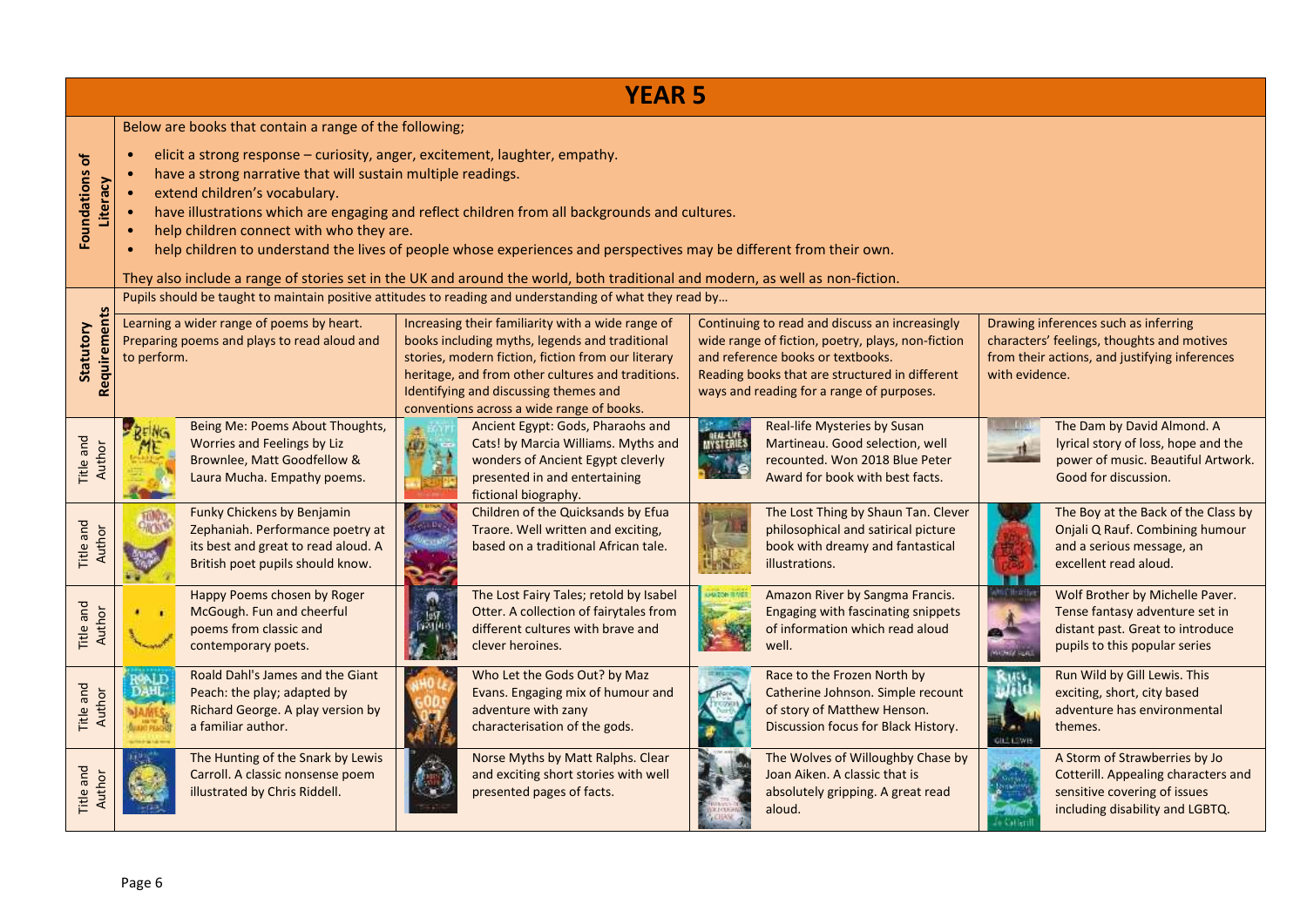| <b>YEAR 6</b>                                  |                                                                                                                                                                                                                                                                                                                                                                                                                                                                                                                                                                                                                                             |                                                                                                                                                                |                                                                                                                                                                                                                                                                                                                                                                                                                  |                                                                                                                                                                                |                                                                                                                                                                                                                                         |                                                                                                                                                        |                                                                                                                                                       |                                                                                                                                                                                       |  |
|------------------------------------------------|---------------------------------------------------------------------------------------------------------------------------------------------------------------------------------------------------------------------------------------------------------------------------------------------------------------------------------------------------------------------------------------------------------------------------------------------------------------------------------------------------------------------------------------------------------------------------------------------------------------------------------------------|----------------------------------------------------------------------------------------------------------------------------------------------------------------|------------------------------------------------------------------------------------------------------------------------------------------------------------------------------------------------------------------------------------------------------------------------------------------------------------------------------------------------------------------------------------------------------------------|--------------------------------------------------------------------------------------------------------------------------------------------------------------------------------|-----------------------------------------------------------------------------------------------------------------------------------------------------------------------------------------------------------------------------------------|--------------------------------------------------------------------------------------------------------------------------------------------------------|-------------------------------------------------------------------------------------------------------------------------------------------------------|---------------------------------------------------------------------------------------------------------------------------------------------------------------------------------------|--|
| $\mathbf{b}$<br><b>Foundations</b><br>Literacy | Below are books that contain a range of the following;<br>elicit a strong response - curiosity, anger, excitement, laughter, empathy.<br>have a strong narrative that will sustain multiple readings.<br>extend children's vocabulary.<br>have illustrations which are engaging and reflect children from all backgrounds and cultures.<br>help children connect with who they are.<br>help children to understand the lives of people whose experiences and perspectives may be different from their own.<br>They also include a range of stories set in the UK and around the world, both traditional and modern, as well as non-fiction. |                                                                                                                                                                |                                                                                                                                                                                                                                                                                                                                                                                                                  |                                                                                                                                                                                |                                                                                                                                                                                                                                         |                                                                                                                                                        |                                                                                                                                                       |                                                                                                                                                                                       |  |
| Requirements<br>Statutory                      | perform.                                                                                                                                                                                                                                                                                                                                                                                                                                                                                                                                                                                                                                    | Learning a wider range of poems by heart.<br>Preparing poems and plays to read aloud and to                                                                    | Pupils should be taught to maintain positive attitudes to reading and understanding of what they read by<br>Increasing their familiarity with a wide range of<br>books including myths, legends and traditional<br>stories, modern fiction, fiction from our literary<br>heritage, and from other cultures and traditions.<br>Identifying and discussing themes and<br>conventions across a wide range of books. |                                                                                                                                                                                | Continuing to read and discuss an increasingly<br>wide range of fiction, poetry, plays, non-fiction<br>and reference books or textbooks.<br>Reading books that are structured in different<br>ways and reading for a range of purposes. |                                                                                                                                                        | Drawing inferences such as inferring<br>characters' feelings, thoughts and motives<br>from their actions, and justifying inferences<br>with evidence. |                                                                                                                                                                                       |  |
| Title and<br>Author                            | - In m<br><b>POEMS</b>                                                                                                                                                                                                                                                                                                                                                                                                                                                                                                                                                                                                                      | 100 Brilliant Poems for Children<br>chosen by Paul Cookson. Well known<br>classics and modern contenders with<br>hints for reading, writing and<br>performing. | <b>PHILIP</b>                                                                                                                                                                                                                                                                                                                                                                                                    | Clockwork by Philip Pullman.<br>Sinister gothic tale, excellent for<br>reading aloud.                                                                                          | $\alpha$<br><b>CRYIVORS</b>                                                                                                                                                                                                             | Survivors by David Long. Concise<br>accounts of amazing real-life sories<br>of extreme survival.                                                       | ROU.                                                                                                                                                  | Proud of Me by Sarah Hagger-<br>Holt. Heartfelt drama that deals<br>with strong themes of self-<br>discovery. Suitable for discussion.<br>LGBTQ. Moderate sexist/<br>homophobic lang. |  |
| Title and<br>Author                            | an ma<br>يمر                                                                                                                                                                                                                                                                                                                                                                                                                                                                                                                                                                                                                                | Love That Dog by Sharon Creech.<br>Excellent and compelling. Brilliant<br>introduction to blank verse format.                                                  |                                                                                                                                                                                                                                                                                                                                                                                                                  | The Sleeper and the Spindle by Neil<br>Gaiman. Beautifully illustrated<br>variation of the fairy tale.                                                                         |                                                                                                                                                                                                                                         | London on Fire by John C Miles.<br>Comprehensive account of life in<br>London in the 1660's. Good<br>example of non-fiction layout.                    |                                                                                                                                                       | Danny Chung Does Not Do Maths<br>by Maisie Chan. Challenging racial<br>stereotypes and intergenerational<br>relationships feature. Hilarious.                                         |  |
| Title and<br>Author                            |                                                                                                                                                                                                                                                                                                                                                                                                                                                                                                                                                                                                                                             | Belonging Street by Mandy Coe.<br>Short, punchy and thought<br>provoking poems, riddles and lyrical<br>verse good for discussion.                              |                                                                                                                                                                                                                                                                                                                                                                                                                  | Stories From Around the World by<br>Maisie Chan. Diverse collection from<br>world wide story-telling heritage<br>with background information on how<br>the tales have evolved. | <b>RENAMINA</b>                                                                                                                                                                                                                         | Windrush Child by Benjamin<br>Zephiah. Story based on true<br>events, timely portrayal of Black<br>British history.                                    |                                                                                                                                                       | The Closest Thing to Flying by Gill<br>Lewis. Compelling read and<br>magnificent story of courage,<br>friendship and freedom.                                                         |  |
| Title and<br>Auth                              |                                                                                                                                                                                                                                                                                                                                                                                                                                                                                                                                                                                                                                             | The Undefeated by Kwame<br>Alexander. A powerful poem with<br>additional information to add depth<br>and context to message.                                   |                                                                                                                                                                                                                                                                                                                                                                                                                  | <b>Birds and Beasts: Enchanting Tales Of</b><br>India: A Retelling illustrated by Priyal<br>Mote. Lovely.                                                                      | 11.7143                                                                                                                                                                                                                                 | A Long Walk To Water by Linda Sue<br>Park. This dual narrative tells two<br>true stories of hardship. Harrowing<br>in places but ultimately uplifting. | MAX                                                                                                                                                   | Max Kowalski Didn't Mean It by<br>Susie Day. Max is left to care for<br>his younger siblings. This angst<br>filled adventure holds attention.                                         |  |
| Title and<br>Author                            | <b>KRAKIN</b><br>R.                                                                                                                                                                                                                                                                                                                                                                                                                                                                                                                                                                                                                         | The Crimes of Grindelwald: the<br>original screenplay by JK Rowling.<br>An enjoyable and easy to read<br>playscript.                                           |                                                                                                                                                                                                                                                                                                                                                                                                                  | The Hidden Oracle by Rick Riorden.<br>Skilfully written and gripping.<br>Humorous series blending mythology<br>and the modern world.                                           | <b>MICHAEL</b>                                                                                                                                                                                                                          | The Missing: The True Story of My<br>Family In World War II by Michael<br>Rosen. Accessible, effective,<br>personal account with letters and<br>poems. |                                                                                                                                                       | The Rabbits by John Marsden. A<br>thought provoking allegorical tale<br>about colonialism. Quite gloomy<br>but an important topic.                                                    |  |